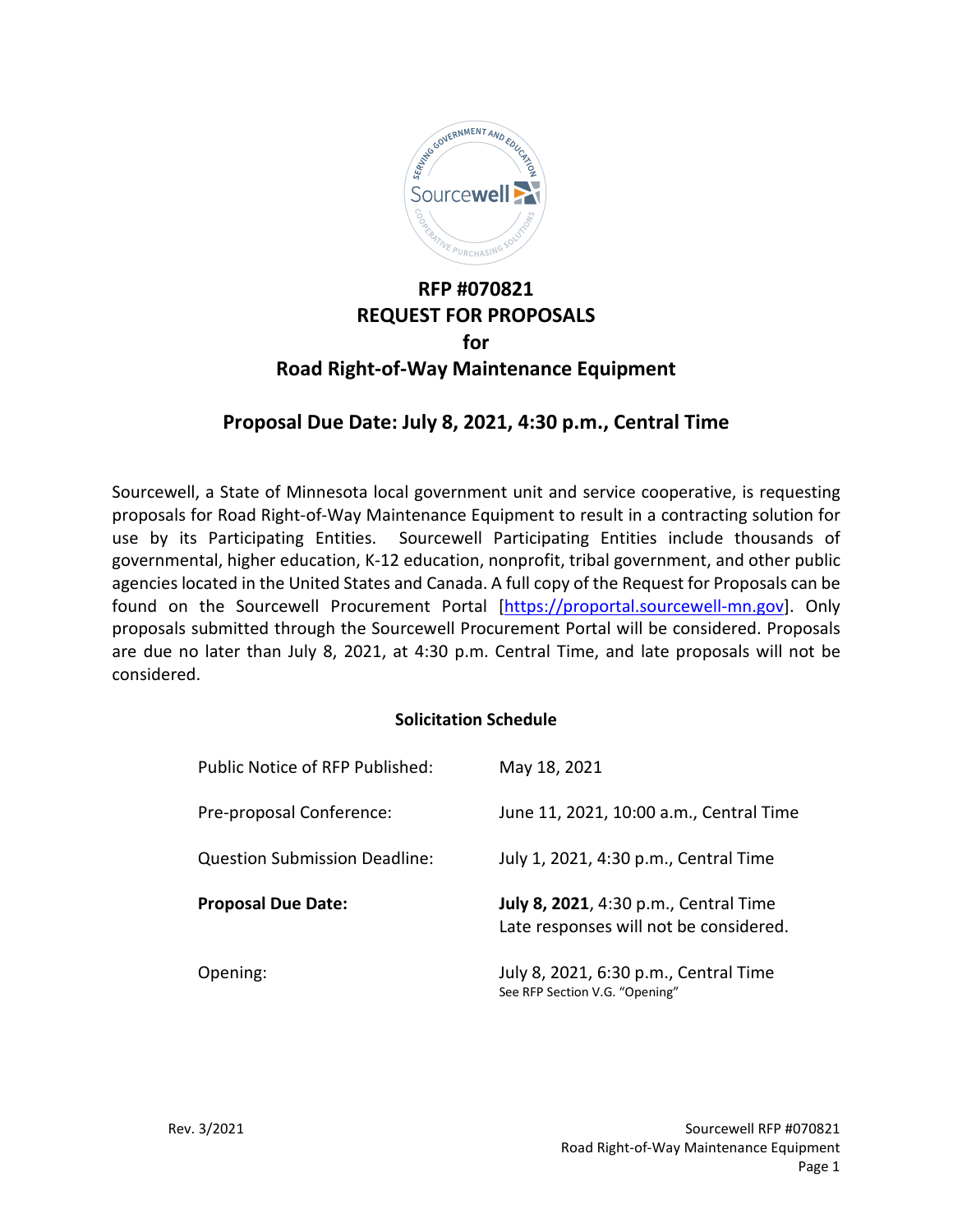# **I. ABOUT SOURCEWELL**

## A. SOURCEWELL

Sourcewell is a State of Minnesota local government unit and service cooperative created under the laws of the State of Minnesota (Minnesota Statutes Section 123A.21) that facilitates a competitive public solicitation and contract award process for the benefit of its 50,000+ participating entities across the United States and Canada. Sourcewell's solicitation process complies with State of Minnesota law and policies, conforms to Canadian trade agreements, and results in cooperative purchasing solutions from which Sourcewell's Participating Entities procure equipment, products, and services.

Cooperative purchasing provides participating entities and suppliers increased administrative efficiencies and the power of combined purchasing volume that result in overall cost savings. At times, Sourcewell also partners with other purchasing cooperatives to combine the purchasing volume of their membership into a single solicitation and contract expanding the reach of contracted suppliers' potential pool of end users.

Sourcewell uses a website-based platform, the Sourcewell Procurement Portal, through which all proposals to this RFP must be submitted.

### B. USE OF RESULTING CONTRACTS

In the United States, Sourcewell's contracts are available for use by:

- Federal and state government entities;
- Cities, towns, and counties/parishes;
- Education service cooperatives;
- K-12 and higher education entities;
- Tribal government entities;
- Some nonprofit entities; and
- Other public entities.

In Canada, Sourcewell's contracts are available for use by:

- Provincial and territorial government departments, ministries, agencies, boards, councils, committees, commissions, and similar agencies;
- Regional, local, district, and other forms of municipal government, municipal organizations, school boards, and publicly-funded academic, health, and social service entities referred to as MASH sector (this should be construed to include but not be limited to the Cities of Calgary, Edmonton, Toronto, Ottawa, and Winnipeg), as well as any corporation or entity owned or controlled by one or more of the preceding entities;
- Crown corporations, government enterprises, and other entities that are owned or controlled by these entities through ownership interest;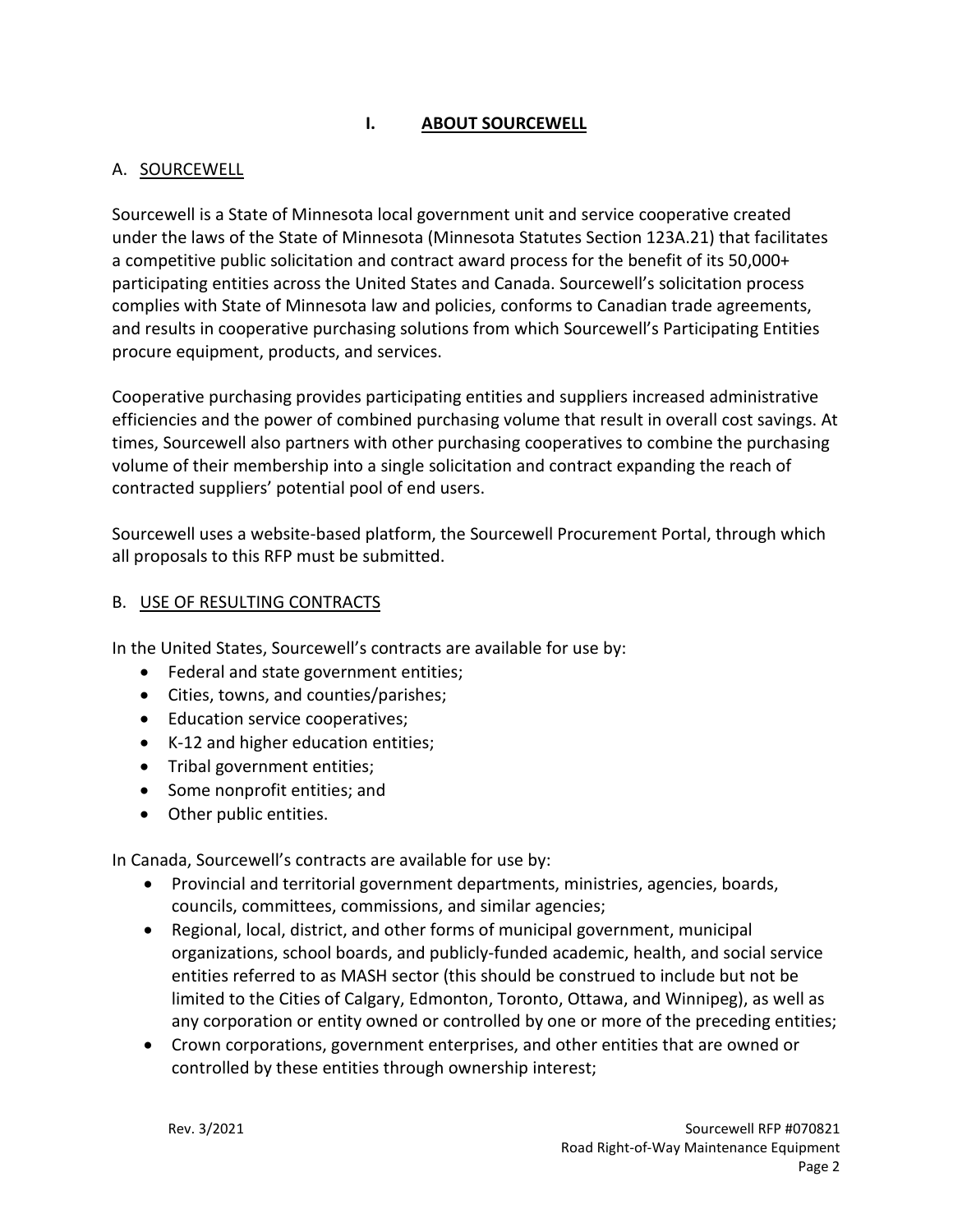• Members of the Rural Municipalities of Alberta (RMA) and their represented Associations: MASH (municipalities, academic institutions, schools and hospitals) and MUSH (municipalities, universities, schools and hospitals) sectors, and other governmental agencies eligible to use the Sourcewell contracts. MASH and MUSH sector refers to regional, local, district or other forms of municipal government, school boards, publicly-funded academic, health and social service entities, as well as any corporation or entity owned or controlled by one or more of the preceding entities, including but not limited to represented associations, Saskatchewan Association of Rural Municipalities ("SARM"), Association of Manitoba Municipalities ("AMM"), Local Authorities Services/Association of Municipalities Ontario ("LAS/AMO", excluding the cities of Toronto and Ottawa), Nova Scotia Federation of Municipalities ("NSFM"), Federation of Prince Edward Island Municipalities ("FPEIM"), Municipalities Newfoundland Labrador ("MNL"), Union of New Brunswick Municipalities ("UNBM"), North West Territories Association of Communities ("NWTAC") and their members. RMA Participants may include all not-for-profit agencies for Canadian provinces and territories.

For a listing of current United States and Canadian Participating Entities visit Sourcewell's website (note: there is a tab for each country)[: https://www.sourcewell-mn.gov/sourcewell-for](https://www.sourcewell-mn.gov/sourcewell-for-vendors/agency-locator)[vendors/agency-locator.](https://www.sourcewell-mn.gov/sourcewell-for-vendors/agency-locator)

Participating Entities typically access contracted equipment, products, or services through a purchase order issued directly to the contracted supplier. A Participating Entity may request additional terms or conditions related to a purchase. Use of Sourcewell contracts is voluntary and Participating Entities retain the right to obtain similar equipment, products, or services from other sources.

To meet Participating Entities' needs, Sourcewell broadly publishes public notice of all solicitation opportunities, including this RFP. In the United States each state-level procurement department receives notice for possible re-posting.

Proof of publication will be available at the conclusion of the solicitation process.

## **II. SOLICITATION DETAILS**

## A. SOLUTIONS-BASED SOLICITATION

This RFP and contract award process is a solutions-based solicitation; meaning that Sourcewell is seeking equipment, products, or services that meet the general requirements of the scope of this RFP and that are commonly desired or are required by law or industry standards.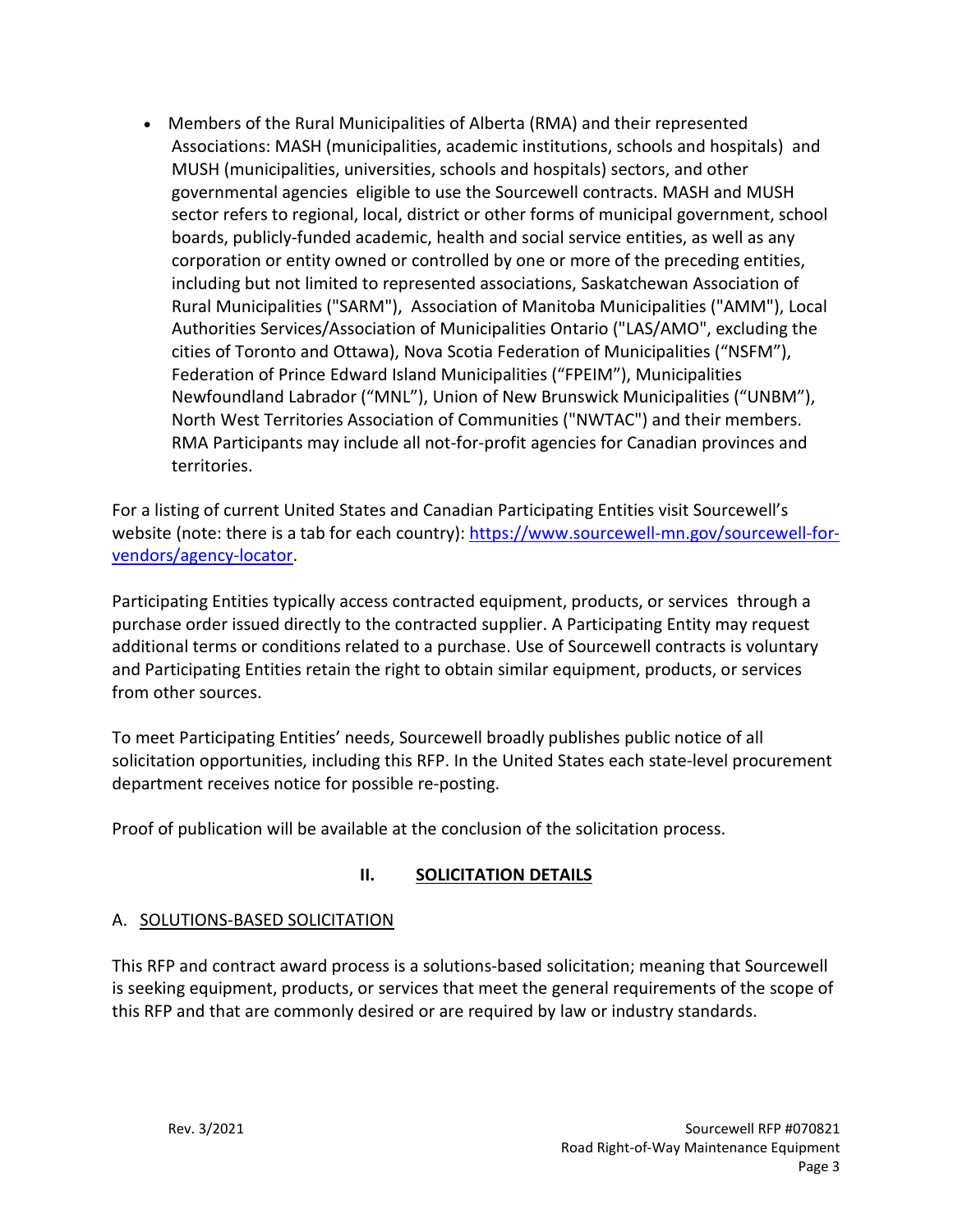# B. REQUESTED EQUIPMENT, PRODUCTS, OR SERVICES

It is expected that proposers will offer a wide array of equipment, products, or services at lower prices and with better value than what they would ordinarily offer to a single government entity, a school district, or a regional cooperative.

1. Sourcewell is seeking proposals for Road Right-of-Way Maintenance Equipment, including equipment, attachments, and accessories designed or primarily intended for use in the maintenance of road and highway rights-of-way, such as:

- a. Flail, boom, rotary, wing, sickle, and slope mowers;
- b. Seeders, tillers, mulchers, and sprayers;
- c. Erosion control and ditch maintenance equipment; and,
- d. Signage, signals, message boards, radar equipment, and traffic cameras or sensors.
- 2. This solicitation should NOT be construed to include:
	- a. Road and shoulder maintenance equipment; and
	- b. Road construction equipment.

3. This solicitation does not include those equipment, products, or services covered under categories included in contracts currently maintained by Sourcewell:

- a. Sewer Vacuum, Hydro-Excavation, and Street Sweeper Equipment, with Related Accessories and Supplies (RFP #122017)
- b. Public Utility Equipment with Related Accessories and Supplies (RFP #012418)
- c. Snow and Ice Handling Equipment, Supplies, and Accessories (RFP #080818)
- d. Trailers with Related Equipment, Accessories, and Services (RFP #121918)
- e. Heavy Construction Equipment with Related Accessories, Attachments, and Supplies (RFP #032119)
- f. Medium Duty and Compact Construction Equipment with Related Attachments, Accessories, and Supplies (RFP #040319)
- g. Portable Construction Equipment with Related Accessories and Attachments (RFP #041719)
- h. Ag Tractors with Related Attachments, Accessories, and Supplies (RFP #110719)
- i. Equipment Rental with Related Services (RFP #062320)
- j. Utility, Transport, Golf, and Recreation Vehicles with Related Accessories, Equipment, and Services (RFP #122220)
- k. Grounds Maintenance Equipment, Attachments, and Accessories with Related Services (RFP #031121)
- l. Tree Maintenance Equipment, Attachments, and Accessories (RFP #031721)

Proposers may include related equipment, accessories, and services to the extent that these solutions are complementary to the equipment, products, or service(s) being proposed.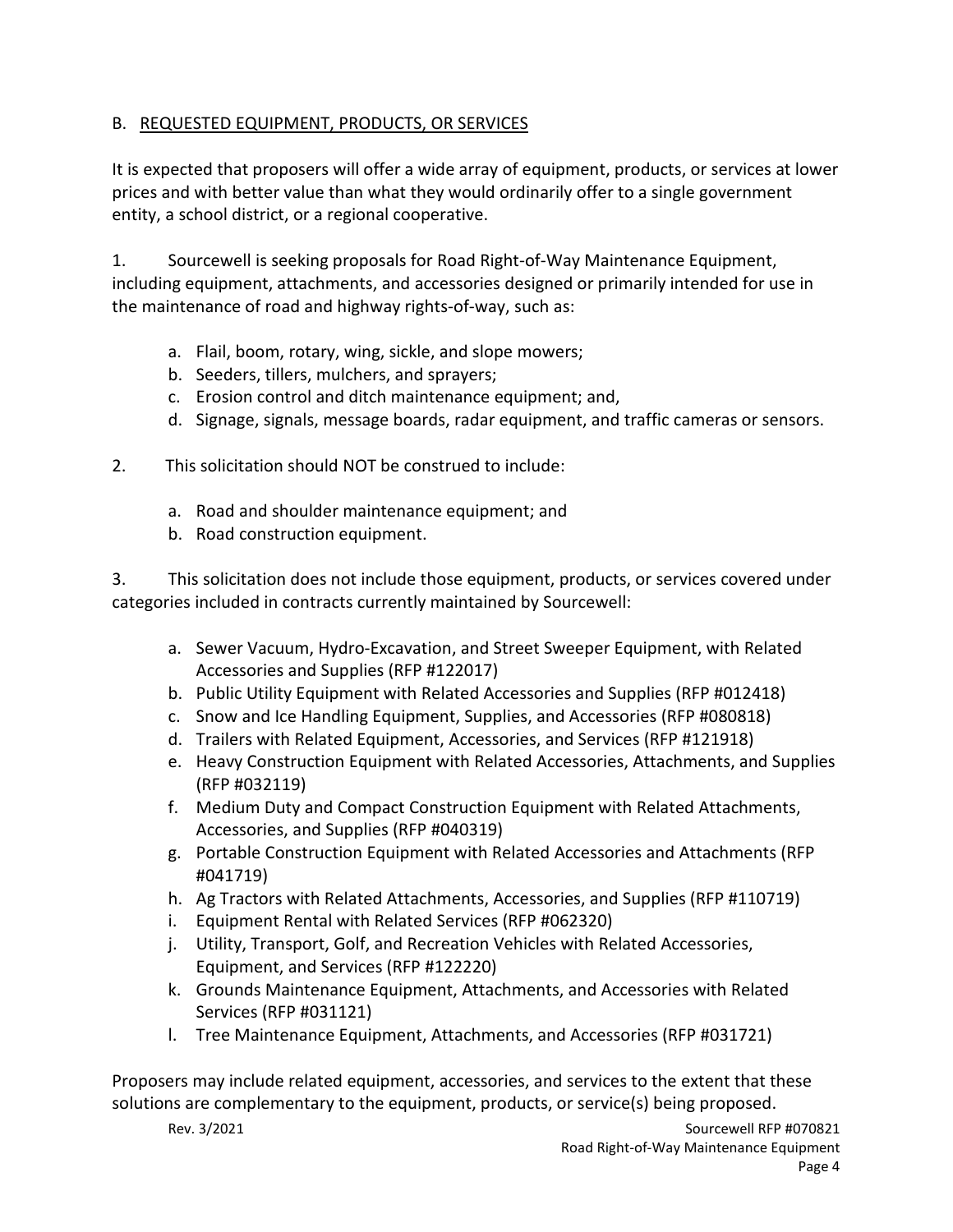Generally, the solutions for Participating Entities are turn-key solutions, providing a combination of equipment, products and services, delivery, and installation to a properly operating status. However, equipment or products only solutions may be appropriate for situations where Participating Entities possess the ability, either in-house or through local thirdparty contractors, to properly install and bring to operation the equipment or products being proposed.

Sourcewell prefers suppliers that provide a sole source of responsibility for the equipment, products, and services provided under a resulting contract If proposer is including the equipment, products, and services of its subsidiary entities, the proposer must also identify all included subsidiaries in its proposal. If proposer requires the use of distributors, dealers, resellers, or subcontractors to provide the equipment, products, or services, the proposal must address how the equipment, products or services will be provided to Participating Entities, and describe the network of distributors, dealers, resellers, and/or subcontractors that will be available to serve Participating Entities under a resulting contract.

Sourcewell desires the broadest possible selection of equipment, products, and services being proposed over the largest possible geographic area and to the largest possible cross-section of Sourcewell current and future Participating Entities.

## C. REQUIREMENTS

It is expected that proposers have knowledge of all applicable industry standards, laws, and regulations and possess an ability to market and distribute the equipment, products, or services to Participating Entities.

- 1. Safety Requirements. All items proposed must comply with current applicable safety or regulatory standards or codes.
- 2. Deviation from Industry Standard. Deviations from industry standards must be identified with an explanation of how the equipment, products, and services will provide equivalent function, coverage, performance, and/or related services.
- 3. New Equipment and Products. Proposed equipment and products must be for new, current model; however, proposer may offer certain close-out equipment or products if it is specifically noted in the Pricing proposal.
- 4. Delivered and operational. Unless clearly noted in the proposal, equipment and products must be delivered to the Participating Entity as operational.
- 5. Warranty. All equipment, products, supplies, and services must be covered by a warranty that is the industry standard or better.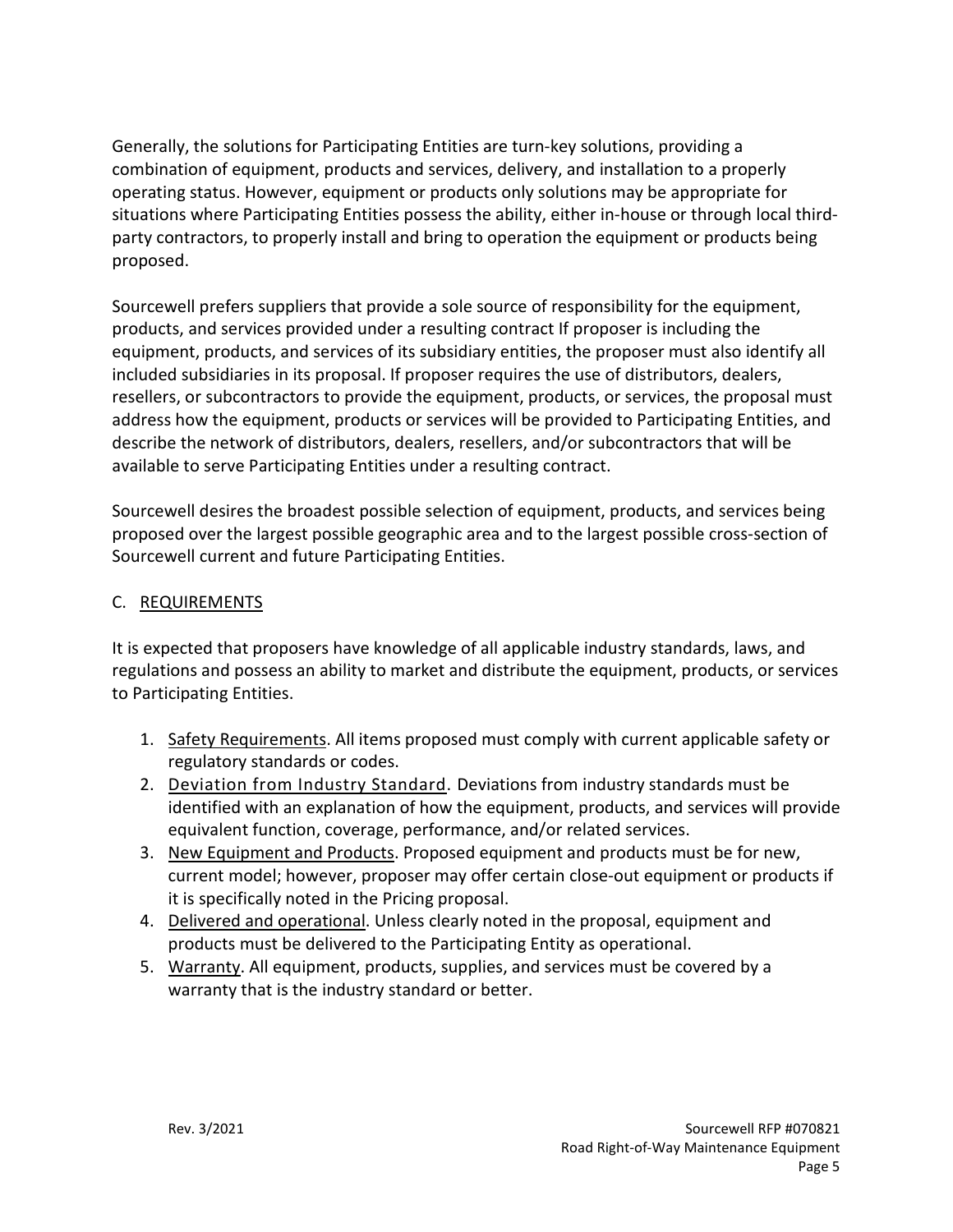## D. ANTICIPATED CONTRACT TERM

Sourcewell anticipates that the term of any resulting contract(s) will be four years, with an optional one year extension that may be offered based on the best interests of Sourcewell and its Participating Entities.

# E. ESTIMATED CONTRACT VALUE AND USAGE

Based on past volume of similar contracts, the estimated annual value of all transactions from contracts resulting from this RFP are anticipated to be USD \$15 Million; therefore, proposers are expected to propose volume pricing. Sourcewell anticipates considerable activity under the contract(s) awarded from this RFP; however, sales and sales volume from any resulting contract are not guaranteed.

## F. MARKETING PLAN

Proposer's sales force will be the primary source of communication with Participating Entities. The proposer's Marketing Plan should demonstrate proposer's ability to deploy a sales force or dealer network to Participating Entities, as well as proposer's sales and service capabilities. It is expected that proposer will promote and market any contract award.

## G. ADDITIONAL CONSIDERATIONS

- 1. Contracts will be awarded to proposers able to best meet the need of Participating Entities. Proposers should submit their complete line of equipment, products, or services that are applicable to the scope of this RFP.
- 2. Proposers should include all relevant information in its proposal, since Sourcewell cannot consider information that is not included in the proposal. Sourcewell reserves the right to verify proposer's information and may request clarification from a proposer, including samples of the proposed equipment or products.
- 3. Depending upon the responses received in a given category, Sourcewell may need to organize responses into subcategories in order to provide the broadest coverage of the requested equipment, products, or services to Participating Entities. Awards may be based on a subcategory.
- 4. A proposer's documented negative past performance with Sourcewell or its Participating Entities occurring under a previously awarded Sourcewell contract may be considered in the evaluation of a proposal.

# **III. PRICING**

# A. REQUIREMENTS

All proposed pricing must be: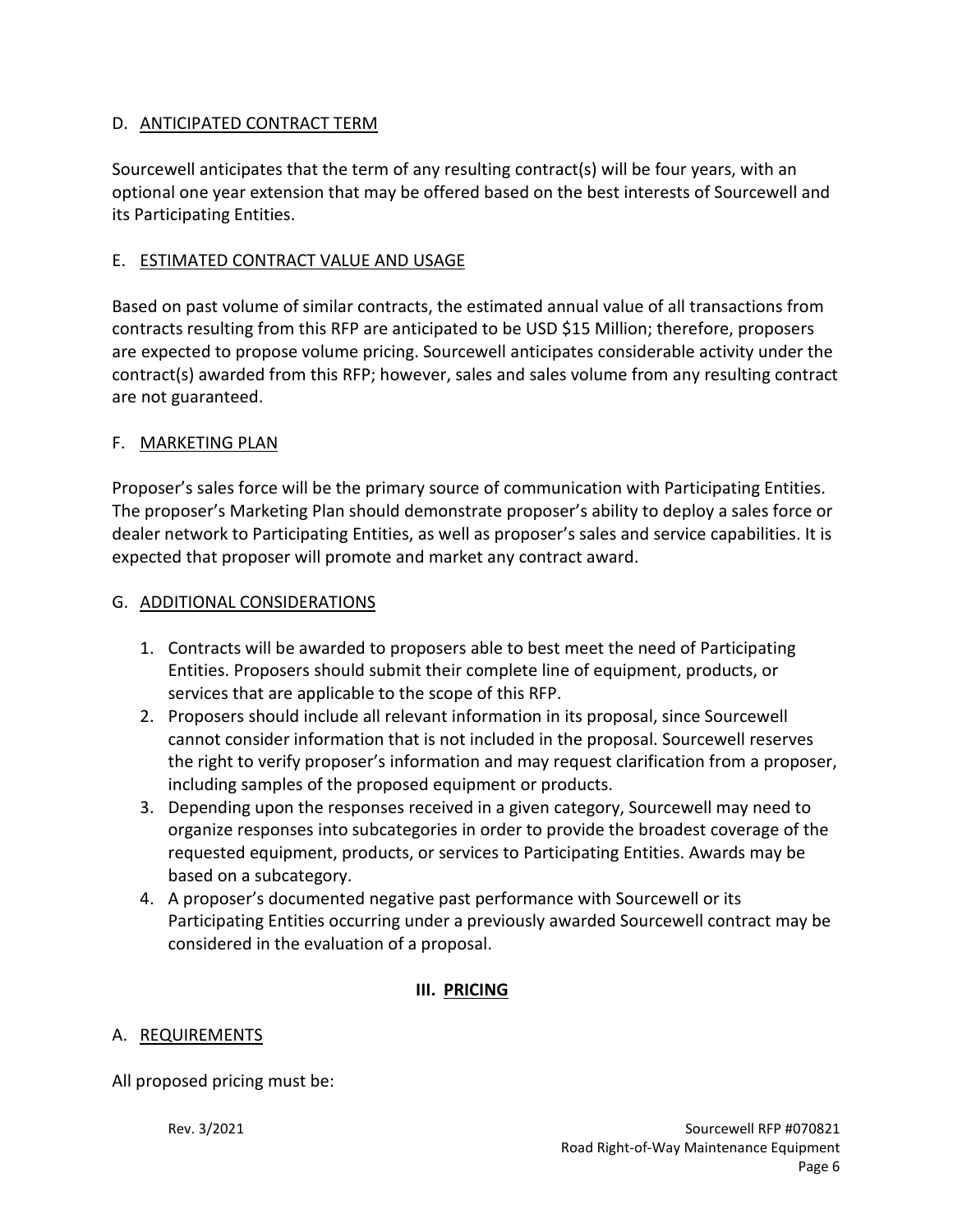- 1. Either Line-Item Pricing or Percentage Discount from Catalog Pricing, or a combination of these:
	- a. **Line-item Pricing** is pricing based on each individual product or services**.** Each line must indicate the proposer's published "List Price," as well as the "Contract Price."
	- b. **Percentage Discount from Catalog or Category** is based on a percentage discount from a catalog or list price, defined as a published Manufacturer's Suggested Retail Price (MSRP) for the products or services. Individualized percentage discounts can be applied to any number of defined product groupings. Proposers will be responsible for providing and maintaining current published MSRP with Sourcewell, and this pricing must be included in its proposal and provided throughout the term of any Contract resulting from this RFP.
- 2. The proposer's not to exceed price. A not to exceed price is the highest price for which equipment, products, or services may be billed to a Participating Entity. However, it is permissible for suppliers to sell at a price that is lower than the contracted price.
- 3. Stated in U.S. and Canadian dollars (as applicable).
- 4. Clearly understandable, complete, and fully describe the total cost of acquisition (e.g., the cost of the proposed equipment, products, and services delivered and operational for its intended purpose in the Participating Entity's location).

Proposers should clearly identify any costs that are NOT included in the proposed product or service pricing. This may include items such as installation, set up, mandatory training, or initial inspection. Include identification of any parties that impose such costs and their relationship to the proposer. Additionally, proposers should clearly describe any unique distribution and/or delivery methods or options offered in the proposal.

# B. ADMINISTRATIVE FEES

Proposers are expected to pay to Sourcewell an administrative fee in exchange for Sourcewell facilitating the resulting contracts. The administrative fee is normally calculated as a percentage of the total sales to Participating Entitiesfor all contracted equipment, products, or services made during a calendar quarter, and is typically one percent (1%) to two percent (2%). In some categories, a flat fee may be an acceptable alternative.

# **IV. CONTRACT**

Proposers awarded a contract will be required to execute a contract with Sourcewell (see attached template). Only those modifications the proposer indicates in its proposal will be available for discussion. Much of the language in the Contract reflects Minnesota legal requirements and cannot be altered. Numerous and/or onerous exceptions that contradict Minnesota law may result in the proposal being disqualified from further review and evaluation.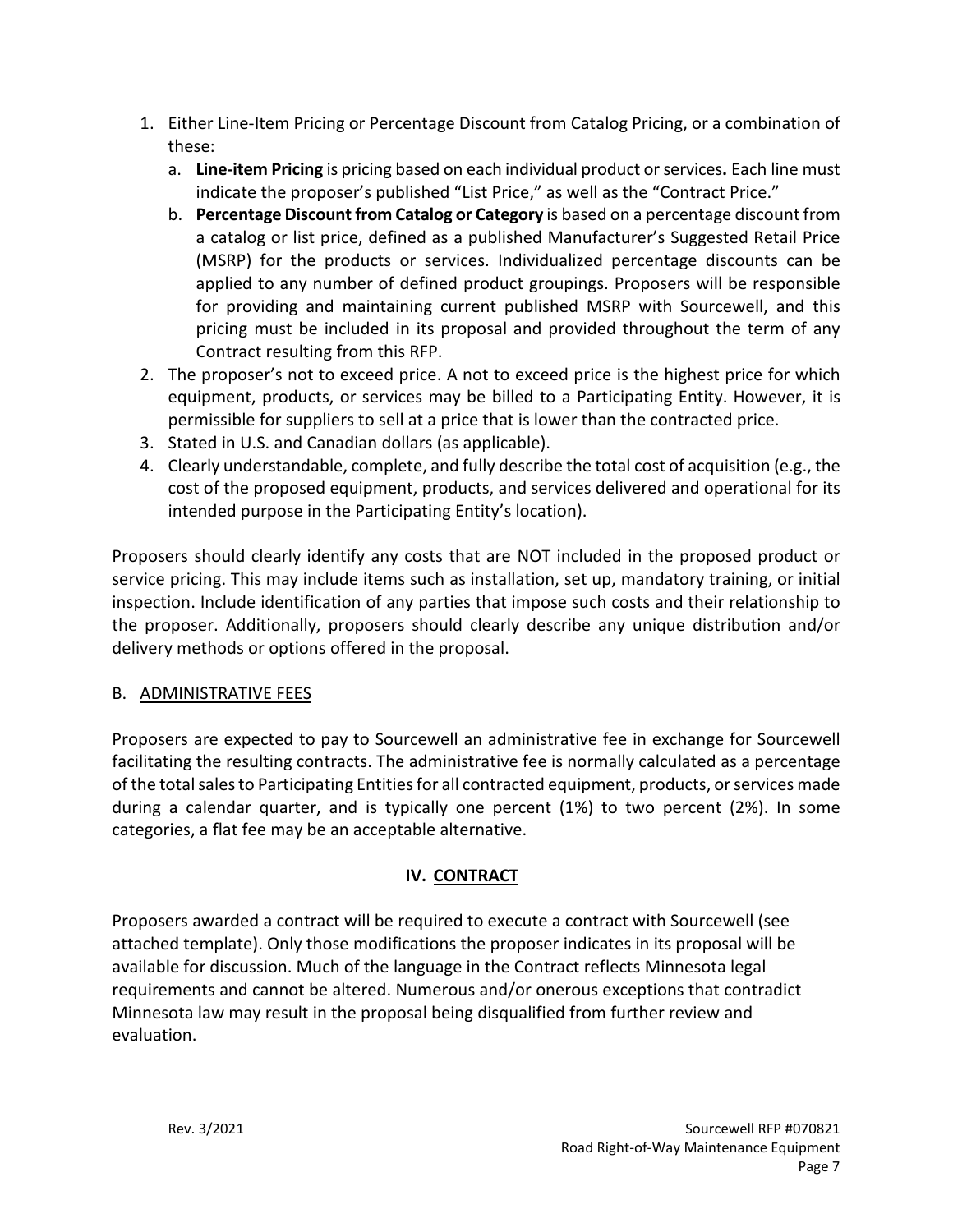To request a modification to the template Contract, a proposer must submit the Exceptions to Terms, Conditions, or Specifications table with its proposal. Only those exceptions noted at the time of the proposal submission will be considered.

Exceptions must:

- 1. Clearly identify the affected article and section.
- 2. Clearly note the requested modification; and as applicable, provide requested alternative language.

Unclear requests will be automatically denied.

Only those exceptions that have been accepted by Sourcewell will be included in the contract document provided to the awarded supplier for signature.

If a proposer receives a contract award resulting from this solicitation it will have up to 30 days to sign and return the contract. After that time, at Sourcewell's sole discretion, the contract award may be revoked.

## **V. RFP PROCESS**

## A. PRE-PROPOSAL CONFERENCE

Sourcewell will hold an optional, non-mandatory pre-proposal conference via webcast on the date and time noted in the Solicitation Schedule for this RFP and on the Sourcewell Procurement Portal. The purpose of this conference is to allow potential proposers to ask questions regarding this RFP and Sourcewell's competitive contracting process. Information about the webcast will be sent to all entities that have registered for this solicitation opportunity through their Sourcewell Procurement Portal Supplier Account. Pre-proposal conference attendance is optional.

## B. QUESTIONS REGARDING THIS RFP AND ORAL COMMUNICATION

All questions regarding this RFP must be submitted through the Sourcewell Procurement Portal. The deadline for submission of questions is found in the Solicitation Schedule and on the Sourcewell Procurement Portal. Answers to questions will be issued through an addendum to this RFP. Repetitive questions will be summarized into a single answer and identifying information will be removed from the submitted questions.

All questions, whether specific to a proposer or generally related to the RFP, must be submitted using this process. Do not contact individual Sourcewell staff to ask questions or request information as this may disqualify the proposer from responding to this RFP. Sourcewell will not respond to questions submitted after the deadline.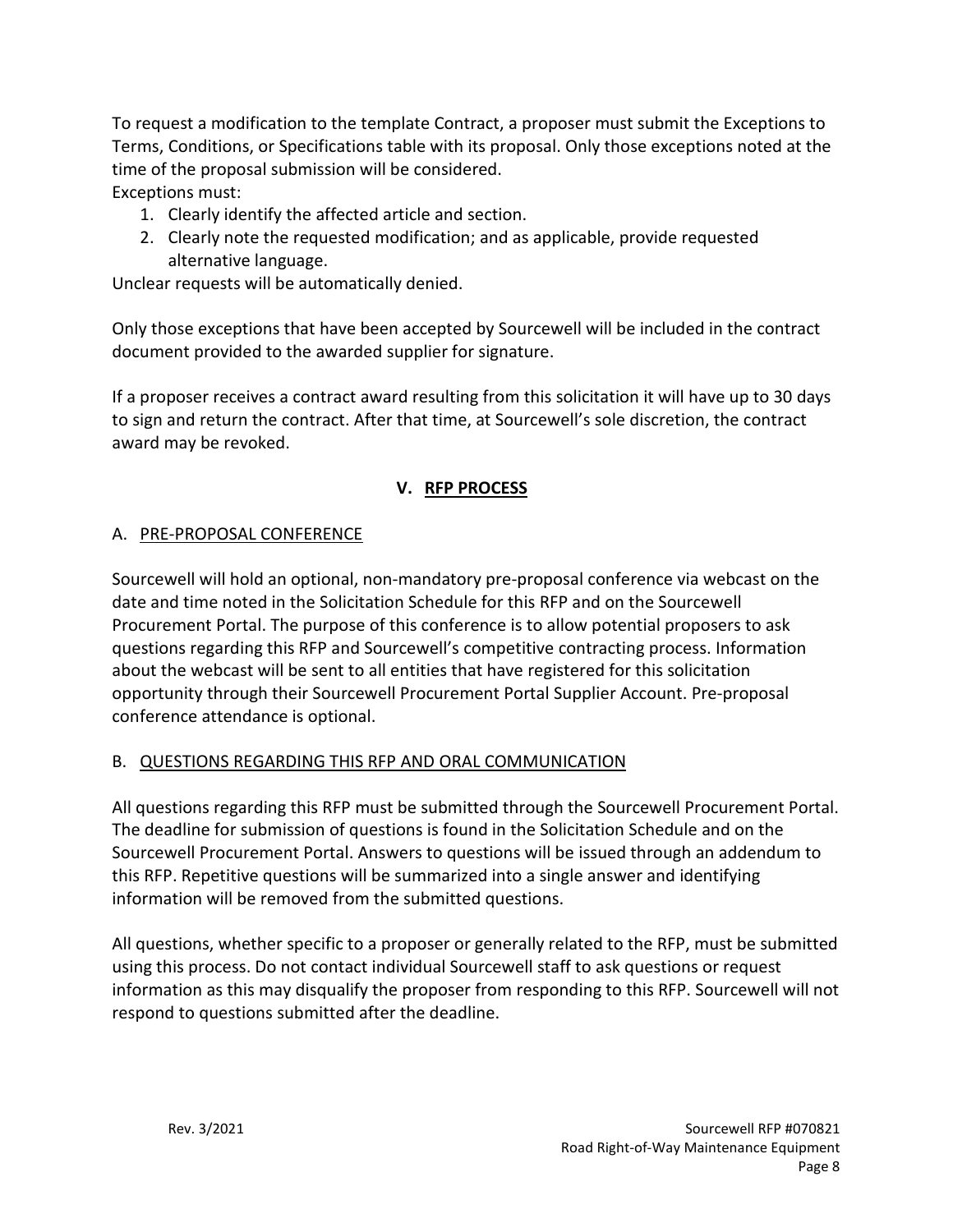## C. ADDENDA

Sourcewell may modify this RFP at any time prior to the proposal due date by issuing an addendum. Addenda issued by Sourcewell become a part of the RFP and will be delivered to potential proposers through the Sourcewell Procurement Portal. Sourcewell accepts no liability in connection with the delivery of any addenda.

Before a proposal will be accepted through the Sourcewell Procurement Portal, all addenda, if any, must be acknowledged by the proposer by checking the box for each addendum. It is the responsibility of the proposer to check for any addenda that may have been issued up to the solicitation due date and time.

If an addendum is issued after a proposer submitted its proposal, the Sourcewell Procurement Portal will WITHDRAW the submission and change the proposer's proposal status to INCOMPLETE. The proposer can view this status change in the "MY BIDS" section of the Sourcewell Procurement Portal Supplier Account. The proposer is solely responsible to check the "MY BIDS" section of the Sourcewell Procurement Portal Supplier Account periodically after submitting its proposal (and up to the Proposal Due Date). If the proposer's proposal status has changed to INCOMPLETE, the proposer is solely responsible to:

- i) make any required adjustments to its proposal;
- ii) acknowledge the addenda; and
- iii) ensure the re-submitted proposal is received through the Sourcewell Procurement Portal no later than the Proposal Due Date and time shown in the Solicitation Schedule above.

## D. PROPOSAL SUBMISSION

Proposer's complete proposal must be submitted through the Sourcewell Procurement Portal no later than the date and time specified in the Solicitation Schedule. Any other form of proposal submission, whether electronic, paper, or otherwise, will not be considered by Sourcewell. **Late proposals will not be considered.** It is the proposer's sole responsibility to ensure that the proposal is received on time.

It is recommended that proposers allow sufficient time to upload the proposal and to resolve any issues that may arise. The time and date that a proposal is received by Sourcewell is solely determined by the Sourcewell Procurement Portal web clock.

In the event of problems with the Sourcewell Procurement Portal, follow the instructions for technical support posted in the portal. It may take up to 24 hours to respond to certain issues.

Upon successful submission of a proposal, the Sourcewell Procurement Portal will automatically generate a confirmation email to the proposer. If the proposer does not receive a confirmation email, contact Sourcewell's support provider at [support@bidsandtenders.ca.](mailto:support@bidsandtenders.ca)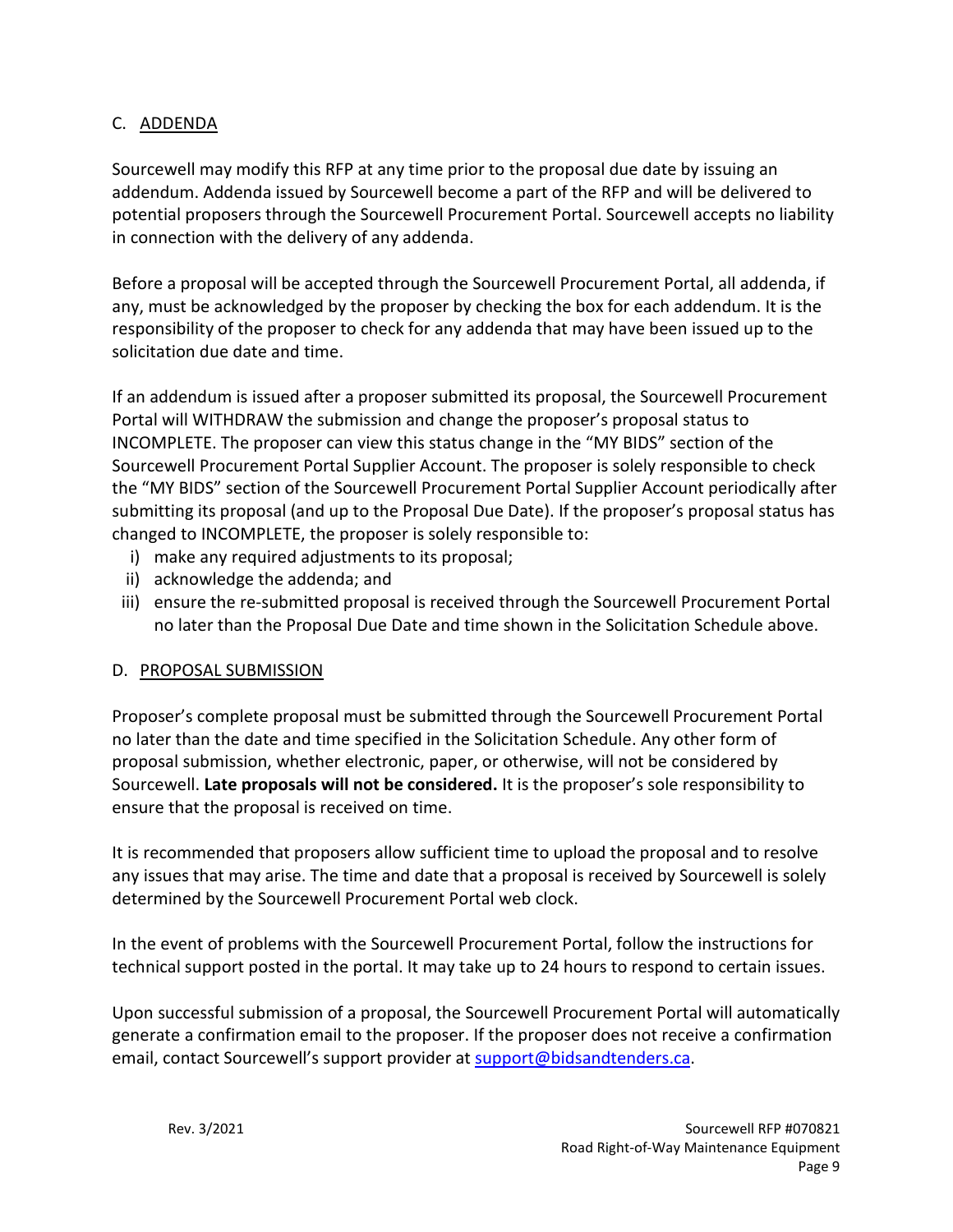To ensure receipt of the latest information and updates via email regarding this solicitation, or if the proposer has obtained this solicitation document from a third party, the onus is on the proposer to create a Sourcewell Procurement Portal Supplier Account and register for this solicitation opportunity.

Within the Sourcewell Procurement Portal, all proposals must be digitally acknowledged by an authorized representative of the proposer attesting that the information contained in in the proposal is true and accurate. By submitting a proposal, proposer warrants that the information provided is true, correct, and reliable for purposes of evaluation for potential contract award. The submission of inaccurate, misleading, or false information is grounds for disqualification from a contract award and may subject the proposer to remedies available by law.

## E. GENERAL PROPOSAL REQUIREMENTS

Proposals must be:

- In substantial compliance with the requirements of this RFP or it will be considered nonresponsive and be rejected.
- Complete. A proposal will be rejected if it is conditional or incomplete.
- Submitted in English.
- Valid and irrevocable for 90 days following the Proposal Due Date.

Any and all costs incurred in responding to this RFP will be borne by the proposer.

#### F. PROPOSAL WITHDRAWAL

Prior to the proposal deadline, a proposer may withdraw its proposal.

## G. OPENING

The Opening of proposals will be conducted electronically through the Sourcewell Procurement Portal. A list of all proposers will be made publicly available in the Sourcewell Procurement Portal after the Proposal Due Date, but no later than the Opening time listed in the Solicitation Schedule.

To view the list of proposers, verify that the Sourcewell Procurement Portal opportunities list search is set to "All" or "Closed." The solicitation status will automatically change to "Closed" after the Proposal Due Date and Time.

## **VI. EVALUATION AND AWARD**

## A. EVALUATION

Rev. 3/2021 **Sourcewell RFP #070821** It is the intent of Sourcewell to award one or more contracts to responsive and responsible proposers offering the best overall quality, selection of equipment, products, and services, and

Road Right-of-Way Maintenance Equipment Page 10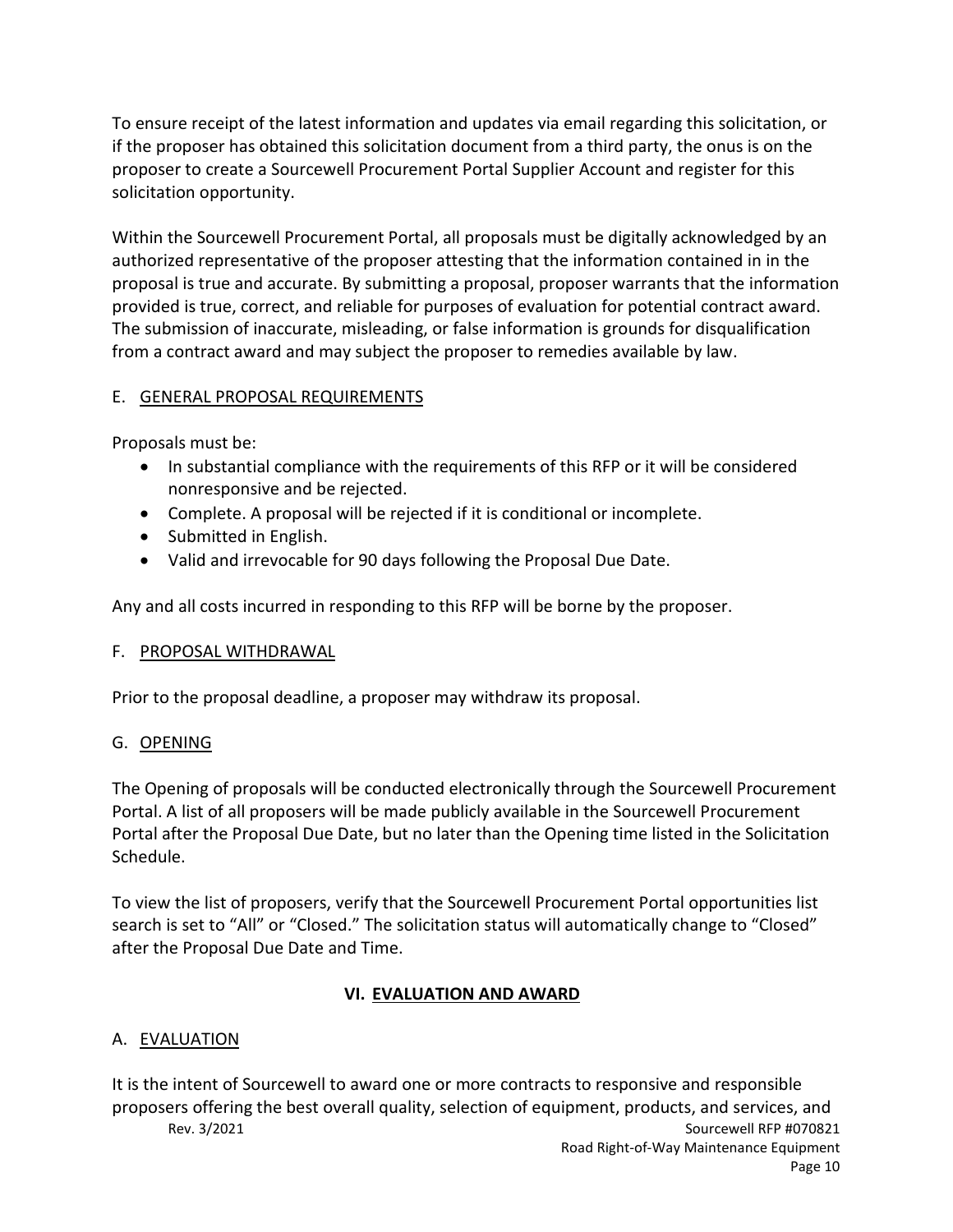price that meet the commonly requested specifications of Sourcewell and its Participating Entities. The award(s) will be limited to the number of proposers that Sourcewell determines is necessary to meet the needs of its Participating Entities. Factors to be considered in determining the number of contracts to be awarded in any category may include the following:

- The number of and geographic location of:
	- o Proposers necessary to offer a comprehensive selection of equipment, products, or services for Participating Entities' use.
	- $\circ$  A proposer's sales and service network to assure availability of product supply and coverage to meet Participating Entities' anticipated needs.
- Total evaluation scores.
- The attributes of proposers, and their equipment, products, or services, to assist Participating Entities achieve environmental and social requirements, preferences, and goals.

Information submitted as part of a proposal should be as specific as possible when responding to the RFP. Do not assume Sourcewell has any knowledge about a specific supplier or product.

## B. AWARD(S)

Award(s) will be made to the proposer(s) whose proposal conforms to all conditions and requirements of the RFP, and consistent with the award criteria defined in this RFP.

Sourcewell may request written clarification of a proposal at any time during the evaluation process.

Proposal evaluation will be based on the following scoring criteria and the Sourcewell Evaluator Scoring Guide (a copy is available in the Sourcewell Procurement Portal):

| Conformance to RFP Requirements                               | 50   |
|---------------------------------------------------------------|------|
| <b>Financial Viability and Marketplace Success</b>            | 75   |
| Ability to Sell and Deliver Service                           | 100  |
| <b>Marketing Plan</b>                                         | 50   |
| Value Added Attributes                                        | 75   |
| Warranty                                                      | 50   |
| Depth and Breadth of Offered Equipment, Products, or Services | 200  |
| Pricing                                                       | 400  |
| <b>TOTAL POINTS</b>                                           | 1000 |

## C. PROTESTS OF AWARDS

Rev. 3/2021 **Sourcewell RFP #070821** Any protest made under this RFP by a proposer must be in writing, addressed to Sourcewell's Executive Director, and delivered to the Sourcewell office located at 202 12th Street NE, P.O. Box 219, Staples, MN 56479. All documents that comprise the complete protest package must be received no later than 10 calendar days' following Sourcewell's notice of contract award(s)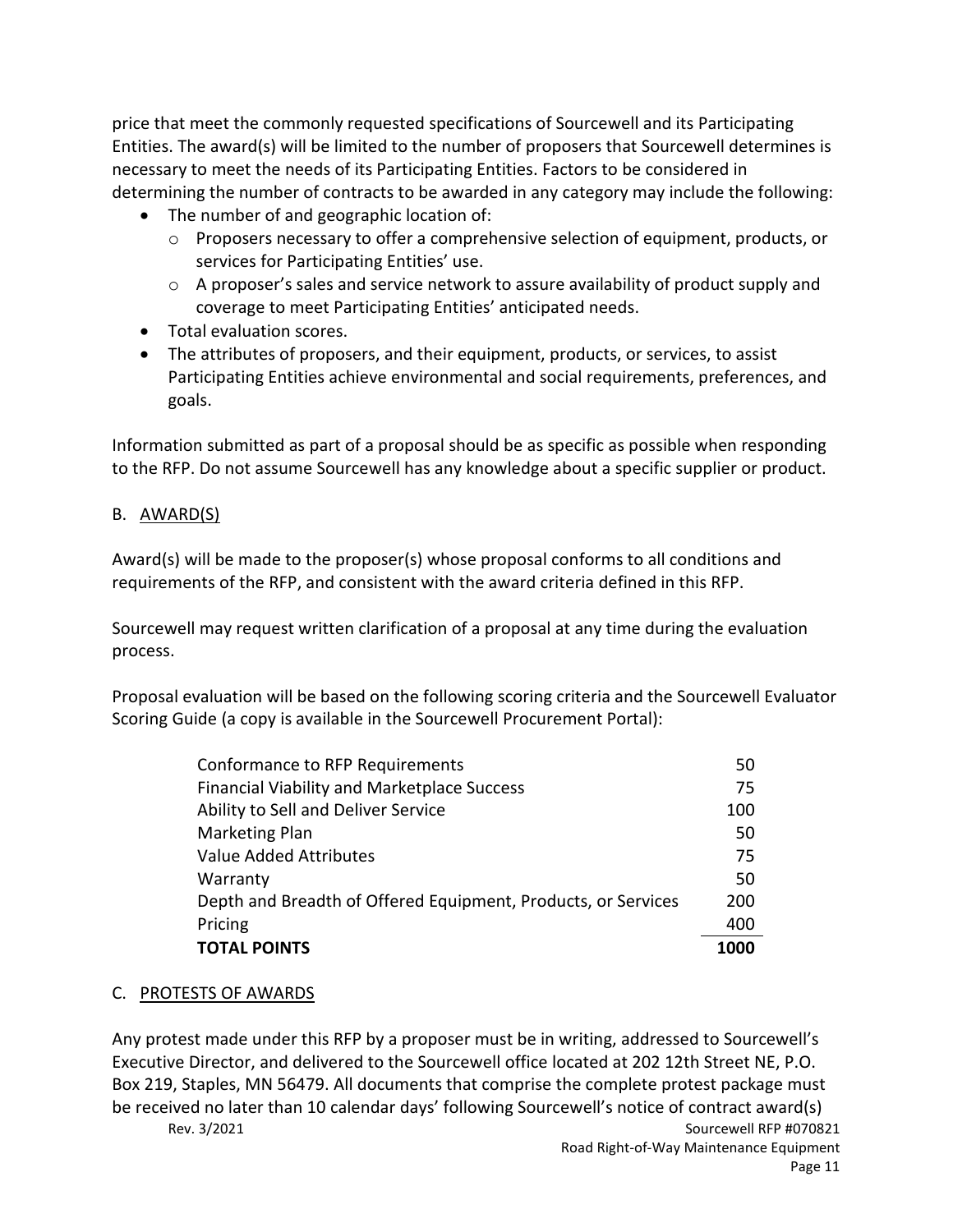or non-award and must be time stamped by Sourcewell no later than 4:30 p.m., Central Time. A protest must allege a procedural, technical, or legal defect, with supporting documentation. A protest that merely requests a re-evaluation of a proposal's content will not be entertained

A protest must include the following items:

- The name, address, and telephone number of the protester;
- Identification of the solicitation by RFP number;
- A precise statement of the relevant facts;
- Identification of the alleged procedural, technical, or legal defect;
- Analysis of the basis for the protest;
- Any additional supporting documentation;
- The original signature of the protester or its representative; and
- Protest bond in the amount of \$20,000 (except where prohibited by law or treaty).

Protests that do not address these elements will not be reviewed.

### D. RIGHTS RESERVED

This RFP does not commit Sourcewell to award any contract, and a proposal may be rejected if it is nonresponsive, conditional, incomplete, conflicting, or misleading. Proposals that contain false statements or do not support an attribute or condition stated by the proposer may be rejected.

Sourcewell reserves the right to:

- Modify or cancel this RFP at any time;
- Reject any and all proposals received;
- Reject proposals that do not comply with the provisions of this RFP;
- Select, for contracts or for discussion, a proposal other than that with the lowest cost;
- Independently verify any information provided in a proposal;
- Disqualify any proposer that does not meet the requirements of this RFP, is debarred or suspended by the United States or Canada, State of Minnesota, Participating Entity's state or province; has an officer, or other key personnel, who have been charged with a serious crime; or is bankrupt, insolvent, or where bankruptcy or insolvency are a reasonable prospect;
- Waive or modify any informalities, irregularities, or inconsistencies in the proposals received;
- Clarify any part of a proposal and discuss any aspect of the proposal with any proposer; and negotiate with more than one proposer;
- Award a contract if only one responsive proposal is received if it is in the best interest of Participating Entities; and
- Award a contract to one or more proposers if it is in the best interest of Participating Entities.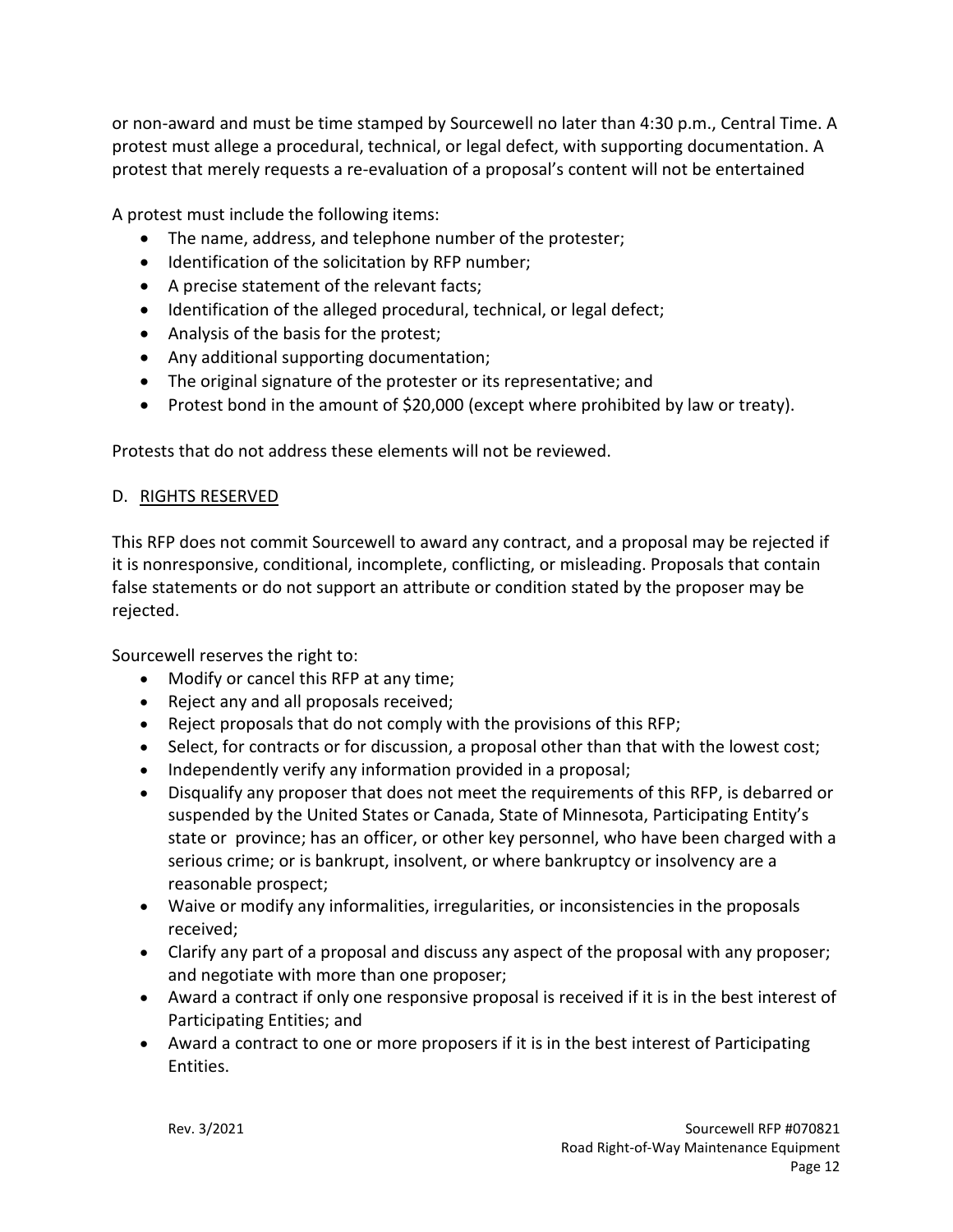### E. DISPOSITION OF PROPOSALS

All materials submitted in response to this RFP will become property of Sourcewell and will become public record in accordance with Minnesota Statutes Section 13.591, after negotiations are complete. Sourcewell considers that negotiations are complete upon execution of a resulting contract. It is the proposer's responsibility to clearly identify any data submitted that it considers to be protected. Proposer must also include a justification for the classification citing the applicable Minnesota law. Sourcewell may reject proposals that are marked confidential or nonpublic, either substantially or in their entirety.

Sourcewell will not consider the prices submitted by the proposer to be confidential, proprietary, or trade secret materials. Financial information, including financial statements, provided by a proposer is not considered trade secret under the statutory definition.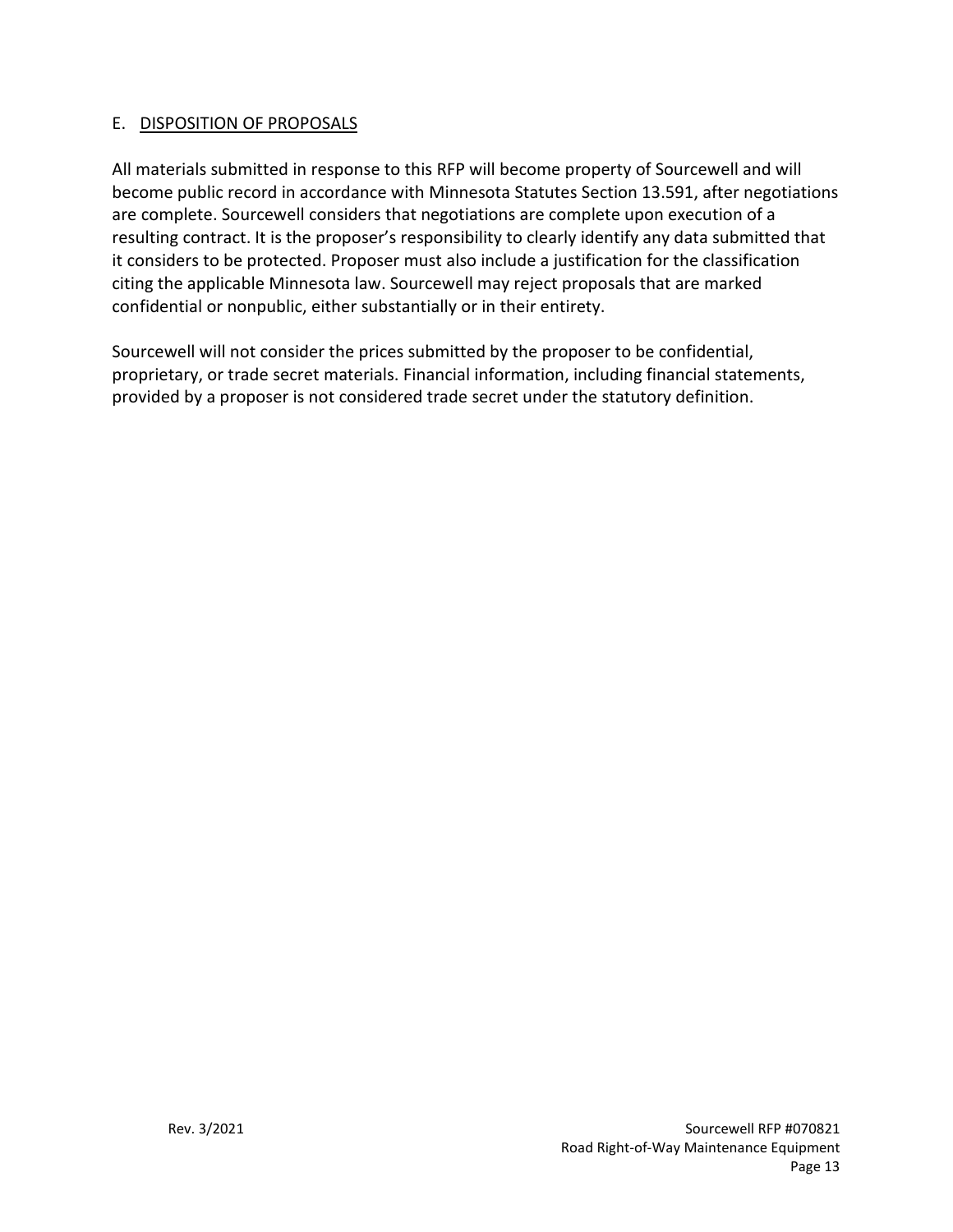

#### 5/26/2021

Addendum No. 1 Solicitation Number: RFP 070821 Solicitation Name: Road Right-of-Way Maintenance Equipment

Consider the following Questions and Answers to be part of the above-titled solicitation documents. The remainder of the documents remain unchanged.

#### **Question 1:**

Does this solicitation include the category of Pavement Marking/Striping Equipment?

#### **Answer 1:**

In the competitive process, Sourcewell will not pre-evaluate a proposer's equipment offering or advise a proposer on the content of the proposal. Each proposer, in its discretion, will propose the equipment, products, and services that it deems to fall within Sourcewell's requested equipment, products, and services as described in RFP Section II. B. - Requested Equipment, Products or Services. However, only those products within the scope of the RFP will be included in any contract awarded by Sourcewell as a result of this solicitation.

#### **Question 2:**

Does this replace the Roadway Maintenance Equipment with Related Accessories, Attachments, Materials, and Supplies - RFP 052417?

#### **Answer 2:**

Each Sourcewell solicitation is separate and distinct from any previous solicitation, and do not constitute a replacement or renewal.

#### End of Addendum

Acknowledgement of this Addendum to RFP 070821 posted to the Sourcewell Procurement Portal on 5/26/2021, is required at the time of proposal submittal.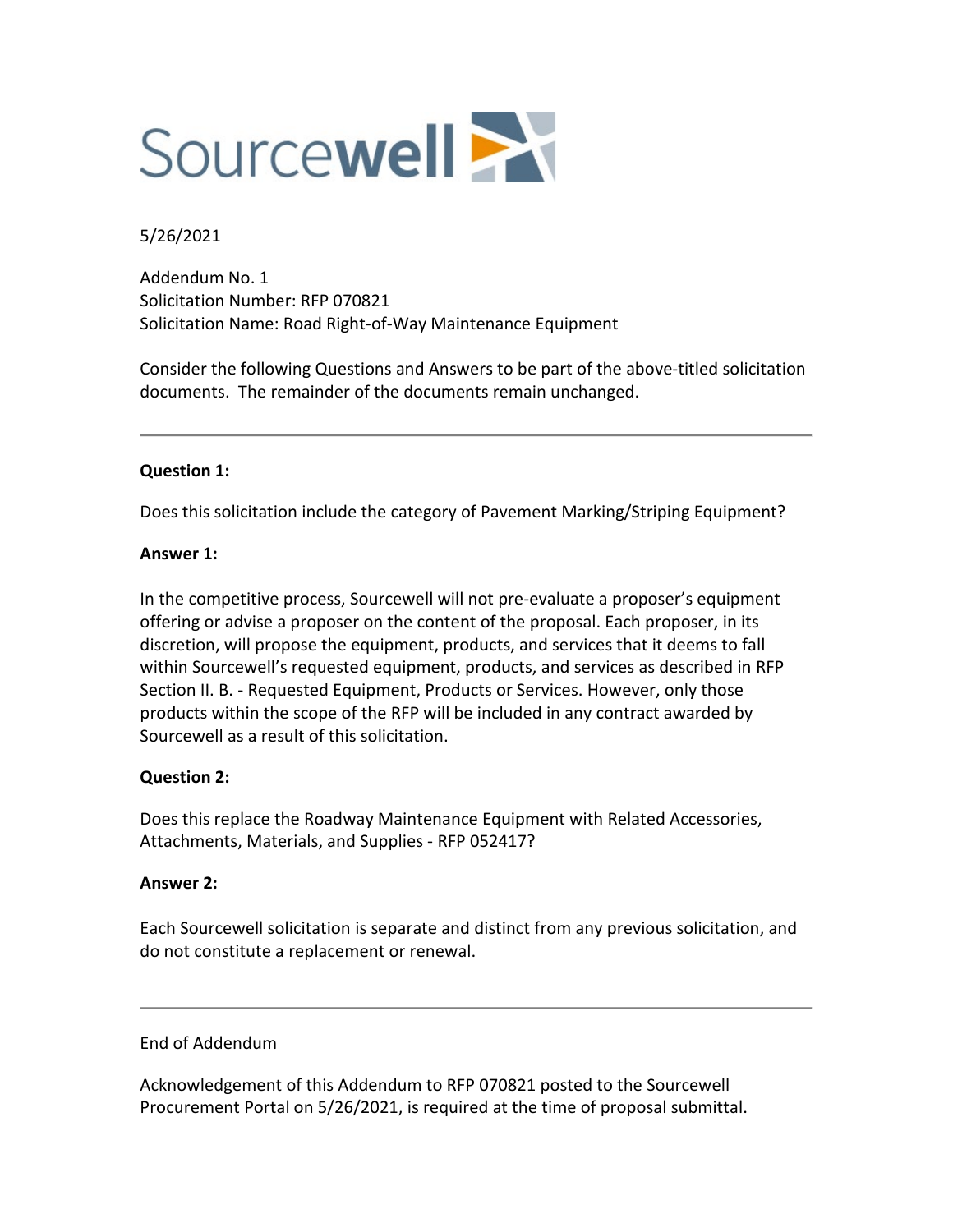

#### 6/16/2021

Addendum No. 2 Solicitation Number: RFP 070821 Solicitation Name: Road Right-of-Way Maintenance Equipment

Consider the following Questions and Answers to be part of the above-titled solicitation documents. The remainder of the documents remain unchanged.

#### **Question 1:**

How do you want the pricing to be listed? Do you want the base price listed then the discounted price, or the base price with % of discount that will be offered?

#### **Answer 1:**

It is left to the discretion of each proposer to determine and propose the pricing approach that aligns with their business methods and satisfies all the requirements of RFP Article III - Pricing. Proposals are evaluated based on the criteria stated in the RFP.

#### **Question 2:**

Can you explain what is a P-Card procurement and payment process?

#### **Answer 2:**

Generally, the term "P-Card" is an abbreviation for purchasing card or procurement card. Additional background information can be found at the following site: <https://www.napcp.org/page/WhatArePCards>

#### End of Addendum

Acknowledgement of this Addendum to RFP 070821 posted to the Sourcewell Procurement Portal on 6/16/2021, is required at the time of proposal submittal.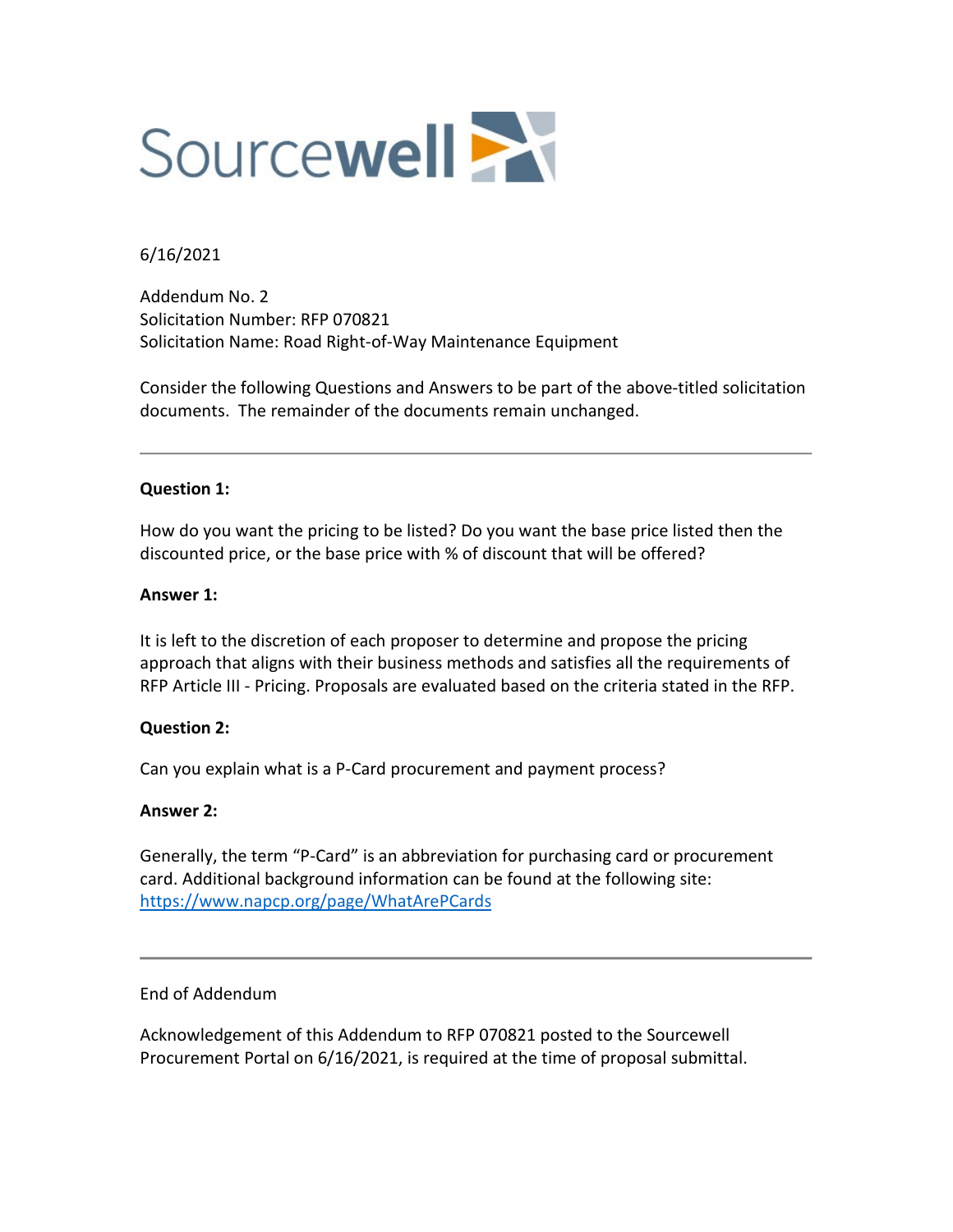

6/17/2021

Addendum No. 3 Solicitation Number: RFP 070821 Solicitation Name: Road Right-of-Way Maintenance Equipment

Consider the following Question and Answer to be part of the above-titled solicitation documents. The remainder of the documents remain unchanged.

#### **Question 1:**

The majority of our products fall within the scope of this RFP, but a portion of our products seem to be excluded, although they may also be considered complementary. Should the portion in doubt be excluded from our submission?

#### **Answer 1:**

Each proposer, in its discretion, will propose the equipment, products, and services that it deems to fall within Sourcewell's requested equipment, products, and services as stated in RFP Section II. B. - Requested Equipment, Products or Services. However, only those products within the scope of the RFP will be included in any contract awarded by Sourcewell as a result of this solicitation. Proposals are evaluated based on the criteria stated in the RFP.

End of Addendum

Acknowledgement of this Addendum to RFP 070821 posted to the Sourcewell Procurement Portal on 6/17/2021, is required at the time of proposal submittal.